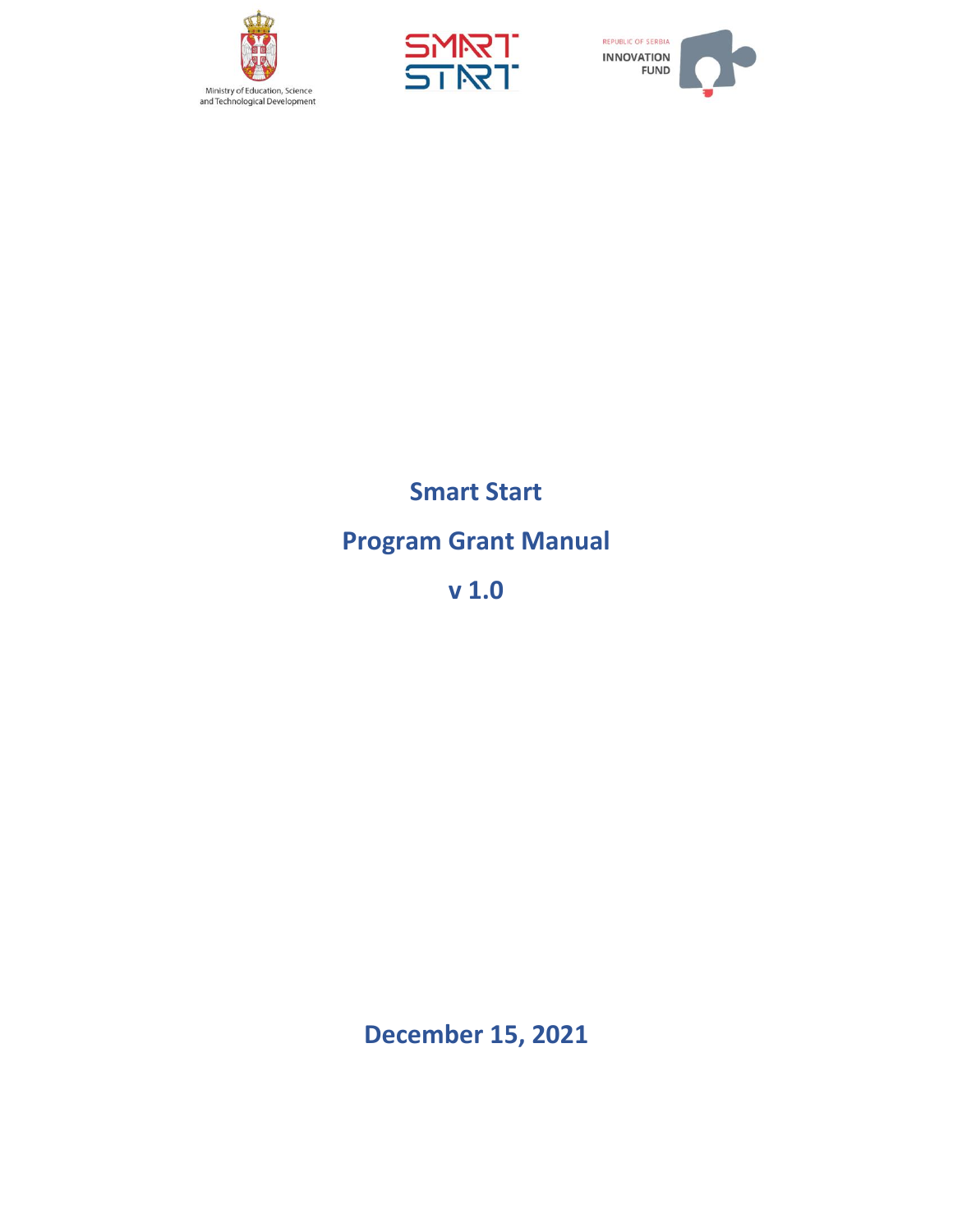# Contents

| 1. |      |  |  |  |
|----|------|--|--|--|
| 2. |      |  |  |  |
| 3. |      |  |  |  |
| 4. |      |  |  |  |
| 5. |      |  |  |  |
| 6. |      |  |  |  |
| 7. |      |  |  |  |
| 8. |      |  |  |  |
|    | 8.1. |  |  |  |
|    | 8.2. |  |  |  |
|    | 8.3. |  |  |  |
| 9. |      |  |  |  |
|    | 9.1. |  |  |  |
|    | 9.2. |  |  |  |
|    | 9.3. |  |  |  |
|    | 9.4. |  |  |  |
|    | 9.5. |  |  |  |
|    | 9.6. |  |  |  |
|    |      |  |  |  |
|    |      |  |  |  |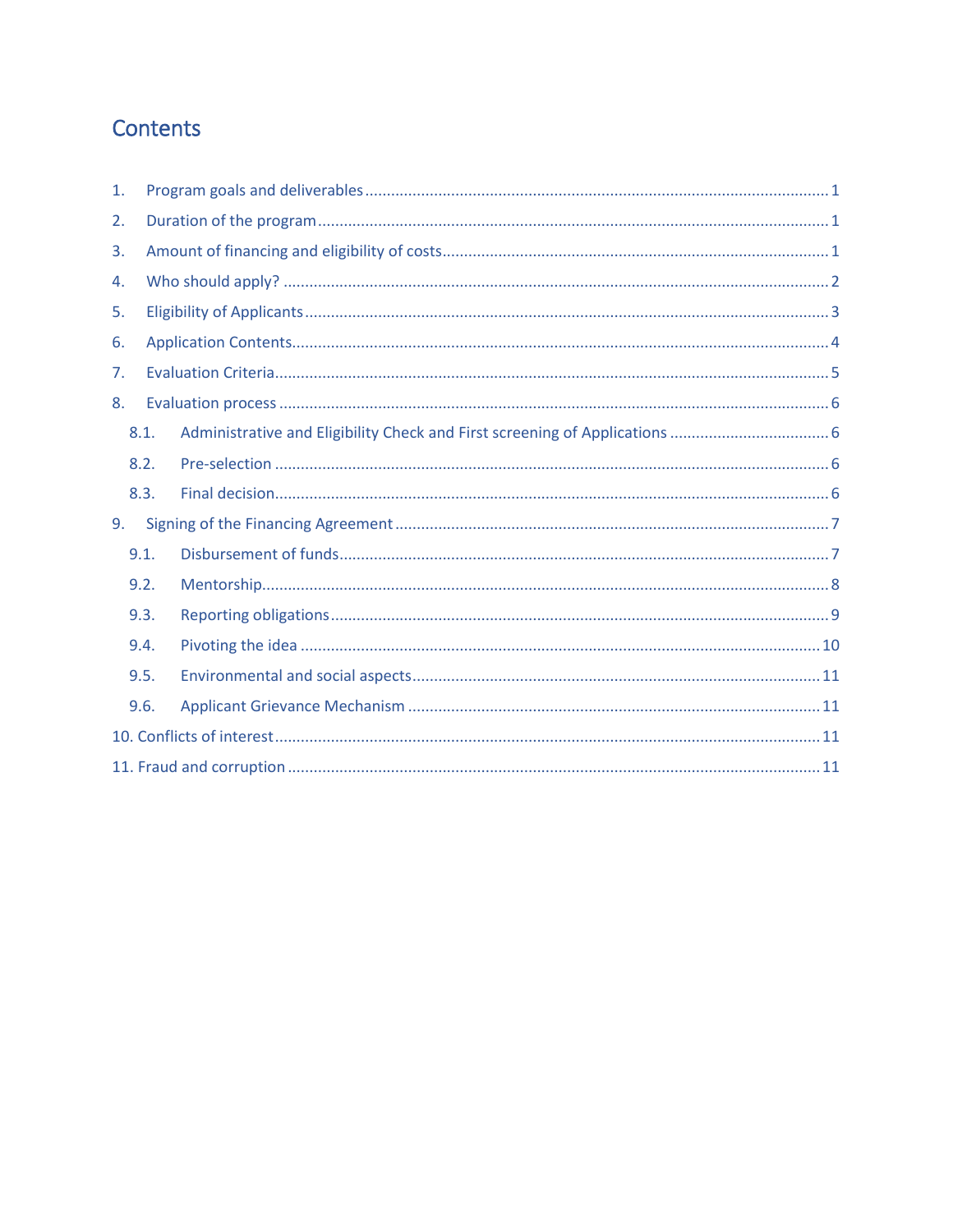### <span id="page-2-0"></span>1. Program goals and deliverables

The goal of the Smart Start program (Program) is to support highly promising teams in their efforts to validate their business ideas and demonstrate future usefulness of their technology through development of a first prototype or a minimum viable product (MVP).

The program Awardees will receive **financial and mentorship support** that will help them execute the first phase of market research, engage in product development, establish business model and begin preparation for the next phase of fundraising. Furthermore, if and where is applicable, the Innovation Fund (the IF) will organize a series of specifically targeted workshops that will help Awardees to better organize their operations and start-on their startups on the right foot.

During the course of the program, it is expected that the Awardees will be able to complete the following deliverables:

- Validate the idea and market need in a realistic market environment,
- Demonstrate the product's fundamental technical viability (through a prototype, MVP or pilot), and
- Create an effective business model

Completing these deliverables should provide the Awardee with knowledge and insights which would enable them to polish and verify their product-market fit.

### <span id="page-2-1"></span>2. Duration of the program

 $\overline{a}$ 

All supported Awardees must complete their project activities within **6 months.**

In case of significant pivoting from the original idea or unforeseen events which could be considered force majeure by the IF, the implementation can be extended for the period of up to 3 months. The extension needs to be formally requested and justified by the Awardee and approved by the IF.

### <span id="page-2-2"></span>3. Amount of financing and eligibility of costs

The financing awarded by the IF can cover a maximum of **90%** of total project budget (excluding mentorship support), but the total IF co-financing cannot exceed more than RSD 3.600.000,00 (approximately **EUR 30,000)** per project. The minimum of **10%<sup>1</sup>** of the total project budget (excluding mentorship support) is to be secured by the Applicant from any private source, but it needs to be secured in cash. No in-kind co-financing will be accepted.

**Furthermore, all Awardees will receive up to RSD 600.000 (approximately EUR 5,000) of the additional funds**that are to be allocated for the mentorship support. The mentorship support is paid by the Awardee directly to the mentor from a separate budget line of the project budget.

<sup>1</sup> E.g. In case the Applicant is looking for the maximum amount of RSD 3.600.000,00 from the IF, and the total project budget (excluding mentorship support) is RSD 4.000.000,00, the required mandatory co-financing of 10% will be RSD 400.000,00.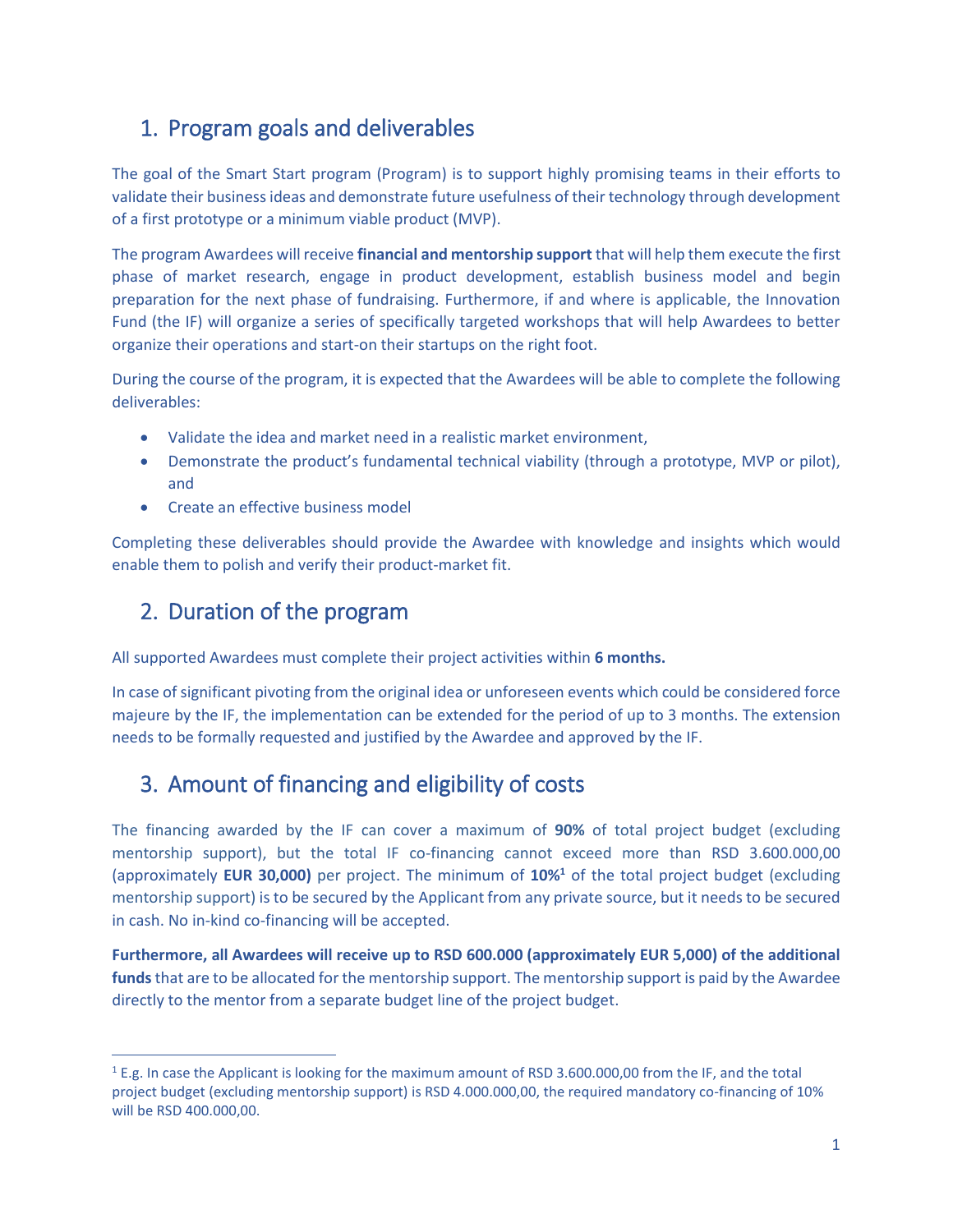*De minimis* State aid regulation is applied to the financing received by the Awardee from the IF through this program in accordance with the Innovation Fund's Rulebook on applying state aid rules.

**The following budget categories are considered eligible for financing:**

- Human resources (salaries/compensation for personnel engaged on the project; inclusive of all social benefits and income tax for personal working on the project)
- Office rent and business support costs (bookkeeping, legal services, etc.)
- Equipment and supplies needed for development (not including used or refurbished equipment and supplies)
- External business development services

All other types of costs are considered ineligible for financing (including VAT and all other taxes and duties except personal income tax and social benefits contributions).

## <span id="page-3-0"></span>4. Who should apply?

**Smart Start is focused on supporting young, well-balanced and highly motivated teams that are looking to commence their entrepreneurial careers.** The program is ideally intended for teams and startups offering scalable and technically sound solutions for relevantly identified problems in the market and are hoping to build a compelling business behind these ideas.

The program is open to Applications coming from all sectors of the economy and all fields of science and technology. However, please keep in mind that this program is aligned with the 2020 – 2027 Smart Specialization Strategy Serbia, which focuses on four main priority domains:

- Food for future;
- Information and communication technologies (including specific focus on Artificial Intelligence, as envisaged by the Strategy for the Development of Artificial Intelligence in the Republic of Serbia for the period 2020-2025);
- Machines and production processes of the future;
- Creative industries.

At least 50% of IF's available funding for the call for proposals will be allocated for applications in the abovementioned priority domains, subject to availability of good quality applications.

The Smart Specialization Strategy Serbia can be found on the following link:

[https://pametnaspecijalizacija.mpn.gov.rs/wp-content/uploads/2021/06/Strategija-pametne](https://pametnaspecijalizacija.mpn.gov.rs/wp-content/uploads/2021/06/Strategija-pametne-specijalizacije_EN_WEB.pdf)[specijalizacije\\_EN\\_WEB.pdf](https://pametnaspecijalizacija.mpn.gov.rs/wp-content/uploads/2021/06/Strategija-pametne-specijalizacije_EN_WEB.pdf)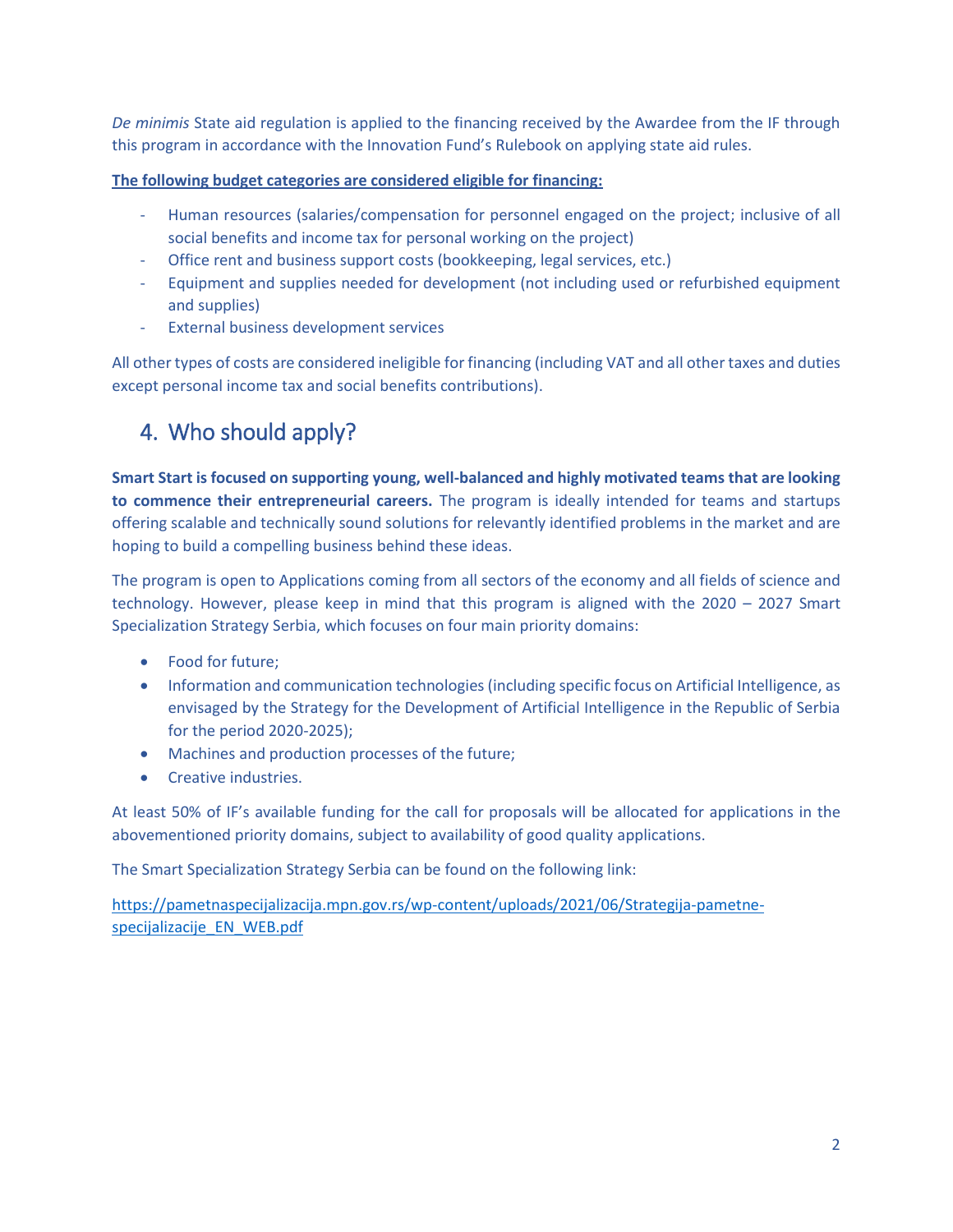### <span id="page-4-0"></span>5. Eligibility of Applicants

Eligible Applicants for this program are:

• Teams comprised of 2 to 5 members, with at least 51% of team that are residents of the Republic of Serbia<sup>2</sup>

**or**

• Privately owned micro companies (in the form of limited liability company)<sup>3</sup>, incorporated in Serbia<sup>4</sup> for no longer than 2 years at the time of Application submission, majority owned (51% or more) by residents of the Republic of Serbia with up to 10 employees.

In cases where the Application is submitted by a team, if financing is approved, the Applicants will be required to establish a company in accordance with the Serbian Company Law. The newly established company must be 100% owned by the proposed team member(s). The percentage of ownership among team members is subject to their internal agreement, but at least 51% of ownership must be allocated among team members that reside in Serbia.

Applicants that meet any of the following criteria are **NOT eligible to apply or be financed**:

- Have received EUR 25.000,00 or more from the IF;
- Applicant or its affiliated entity had revenues greater than or equal to EUR 100.000,00 in any year from the moment of its incorporation;
- Are partially or fully owned by another private or public sector (state owned) company or entity with an exception of micro private structured company;
- Any of the founders or proposed team members are majority owners or are in control of other small, medium or large company in Serbia or abroad<sup>5</sup> with an exception of micro private structured company.
- Any of the founders or proposed team members has 50% or more ownership in a company that is implementing a project financed under the IF's grant or support programs at the time of Application submission.

Resubmitting modified and improved Applications which were previously rejected is allowed.

However, an Applicant can resubmit substantially the same Application **only once** (including applications submitted within any of IF's other financing programs). The Applicant must provide a clear description on what concrete steps have been undertaken to improve the project since the previous application. This progress can be achieved through working towards idea validation with potential clients, creating a demo

 $\overline{a}$ 

<sup>&</sup>lt;sup>2</sup> 51% or more of team members are legal residents of the Republic of Serbia in accordance with the current Law on personal income tax. The Applicants might be required to submit the proof of residency, if needed.

<sup>&</sup>lt;sup>3</sup> In accordance with the current Law on Accounting of the Republic of Serbia, including newly founded companies as stipulated in this law.

<sup>&</sup>lt;sup>4</sup> In accordance with the current Serbian Company Law in effect

<sup>5</sup> Control shall imply the right or possibility of one person/entity, either independently or acting together with other persons/entities, to have controlling influence on the operations of another entity through an equity interest in share capital, an agreement or a right to appoint the majority of directors or Supervisory Board members, in line with the applicable Serbian Company Law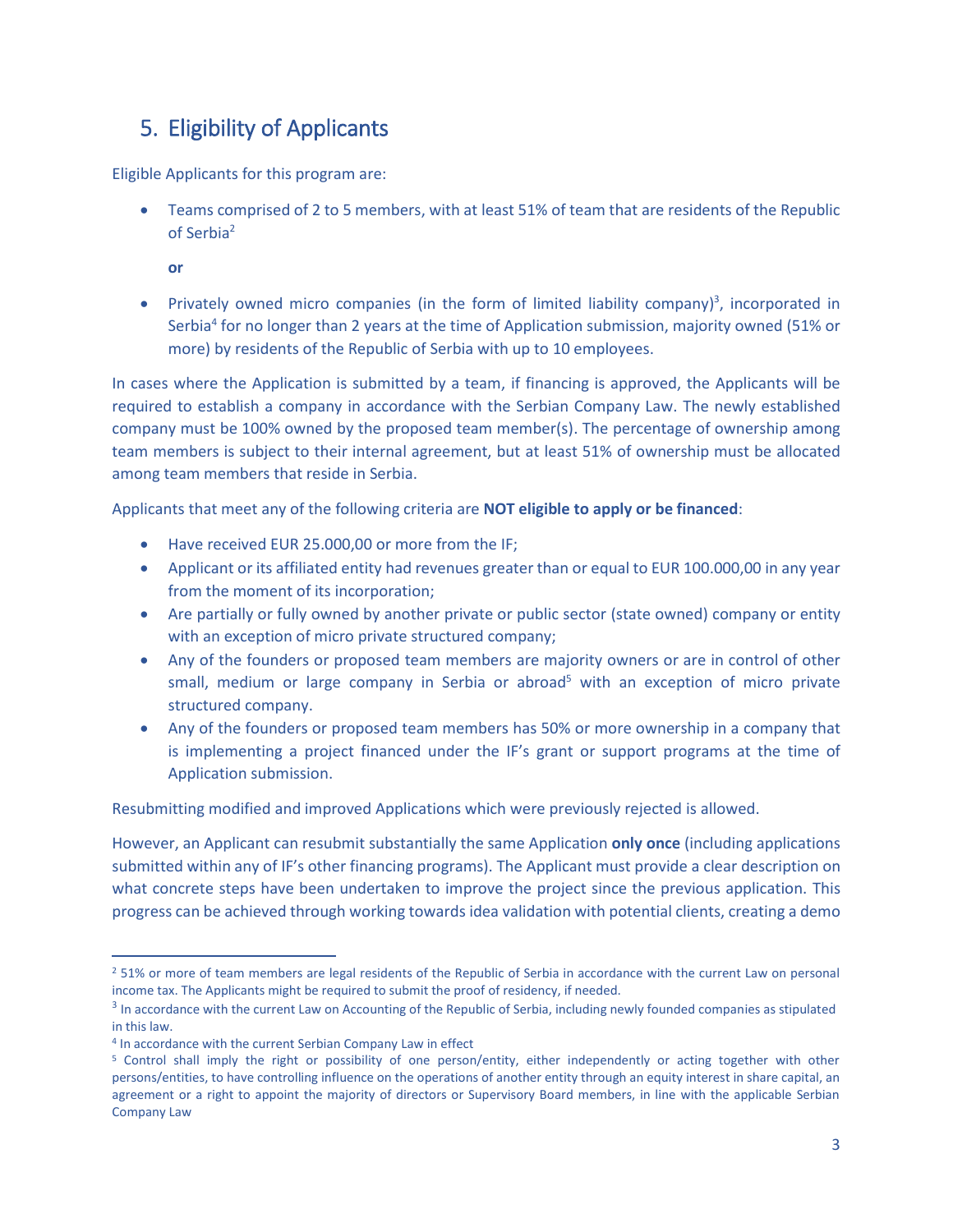version of the product, or conducting other activities relevant to the field of business that clearly present a path towards a more mature business idea.

An application which is substantially the same as any two Applications (i.e., based on substantially the same or similar innovative technology, product or service and business plan) previously submitted to the IF by the Applicant **will NOT be considered for further evaluation**.

**All changes performed since the time of the previous application must be clearly stated in the application.**

**Submission of the Application to the Smart Start Program will deem Applicants ineligible to apply for the other IF programs (with exclusion of Innovation vouchers) and vice versa as long as their Applications are under evaluation.** 

### <span id="page-5-0"></span>6. Application Contents

In order for any **Application** to be evaluated, it needs to be **submitted within the given submission deadline electronically through the IF portal**. Only Applications submitted using the IF portal and predefined template will be considered. The Application Form can be found on the IF's website on the following link: [http://www.inovacionifond.rs/en/programs/smart-start/documentation.](http://www.inovacionifond.rs/en/programs/smart-start/documentation)

**The content of the Application must be fully submitted in English,** unless it is clearly specified otherwise.

The complete Application documentation consists of the following documents:

- Applicant Statement (digitally filled and submitted on the IF portal);
- Application Form which has to be filled out and submitted in PDF format. Furthermore, it contains:
	- o Details on the proposed solution and its potential business cases;
	- $\circ$  Brief description background of the co-founders and key personnel to be engaged on the project (maximum 5);
	- o Simplified budget;
	- o A video clip representing the applicant's elevator pitch lasting no longer than **3 minutes**, including a brief presentation of the concept behind the product/service, and introduction of the team members. *The presentation should not only contain sketches and numerical indicators. It should describe the way in which the problem was identified, the idea behind the product / service / technology and the explanation why the solution would be adequate for a wider range of users. This clip must be recorded in English and the link must be provided in the Application form (Vimeo, YouTube or similar link). Applicant bears full responsibility for the quality of the video and its availability to the evaluators.*

**Note: Application form** must be submitted in the exact same visual and structural format and style as it is provided on the IF website. Any attempt to modify the Application form by unlocking and/or altering the formulas or text will result in the Application being disqualified from further evaluation. Applicants are allowed to use style formatting options within the predefined text boxes in the application form.

The IF will provide advisory, non-obligatory and non-conclusive support to all interested Applicants via email, phone, through frequently asked questions, information sessions and/or open doors in regards to the administrative aspects of preparing the Applications.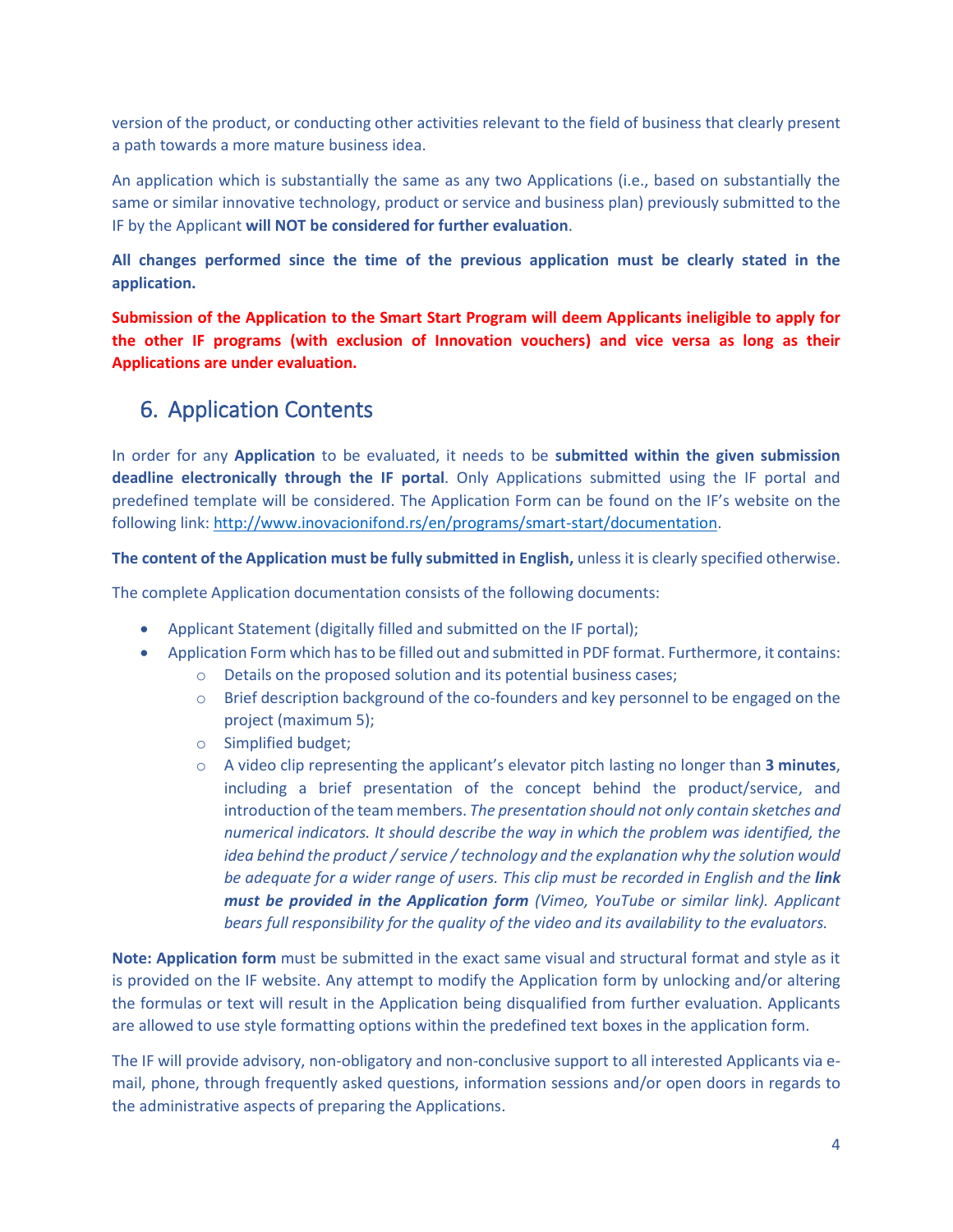# <span id="page-6-0"></span>7. Evaluation Criteria

All Applications will be evaluated based on the following criteria:

| Usefulness and                                       | Before discussing the specifics of the technology, it is mandatory for the<br>applicants to clearly indicate the problem that they are looking to solve, explain<br>the specifics of it and then lay out details of the proposed solution and how it will<br>help in solving the problem. This is the fundamental assumption.<br>Technology is important! A scalable, well defined and elegant solution is one of<br>major prerequisites for establishing a competitive advantage. Applicants should<br>be very specific about the current stage of product development and provide a<br>roadmap for future activities.                                                                                                                                                                                                                                                                                                                                                                     |                             |
|------------------------------------------------------|---------------------------------------------------------------------------------------------------------------------------------------------------------------------------------------------------------------------------------------------------------------------------------------------------------------------------------------------------------------------------------------------------------------------------------------------------------------------------------------------------------------------------------------------------------------------------------------------------------------------------------------------------------------------------------------------------------------------------------------------------------------------------------------------------------------------------------------------------------------------------------------------------------------------------------------------------------------------------------------------|-----------------------------|
| competitive<br>advantage of the<br>proposed solution | New products and services, enhancements of existing solutions and processes,<br>new models of doing business are all welcomed. However, the program is aimed<br>to support solutions that bring new added value to the business model, and it is<br>not intended for Applications that offer standard upgrades (e.g. standard<br>software upgrades or simple product redesign). The IF is not looking to support<br>"me too" Applications that do not offer differentiation in comparison to<br>technology or business models of existing solutions.                                                                                                                                                                                                                                                                                                                                                                                                                                        | <b>Maximum 30</b><br>points |
|                                                      | It is quite expected for young startup companies to pivot their ideas, and this isn't<br>in any way something you should be discouraged by.                                                                                                                                                                                                                                                                                                                                                                                                                                                                                                                                                                                                                                                                                                                                                                                                                                                 |                             |
| Market potential                                     | The focus of this program are solutions that could achieve broad market scale.<br>This doesn't disqualify startups and teams that are looking to solve a niche market<br>problem, but they should be very specific in explaining how they will be able to<br>grow a sustainable business.<br>We are advising you to think about higher scale application from the get-go.<br>Put your knowledge of the market on full display. Explain why this solution would<br>offer premium value over existing ones. Describe your ideal customer. Be detailed<br>about what is the value of your solution to identified users.<br>Always think about the competition. They are not necessarily only those offering<br>extremely similar products or same level of service, but could also be companies<br>that are offering different solutions fulfilling the same needs you are looking to<br>satisfy.<br>Lay down the roadmap for getting the product on the market in your best-case<br>scenario. | <b>Maximum 30</b><br>points |
| <b>Team competence</b>                               | The IF is looking to support highly motivated, coachable and well-balanced teams<br>that are complementary in terms of having technical knowledge, but also has an<br>understanding of how the market works, recognizes market opportunities and<br>has capability to build a lasting business around the proposed solutions.<br>Understanding on how industry work is of great importance. Previous experience<br>of the co-founders in the field, or any other indication of experience that is<br>relevant to project success is regarded as very useful.<br>Track record of previous collaboration is a plus, but it is definitely not mandatory<br>for a team to be successful.<br>This program is not necessarily designed to favor teams that are prepared to<br>devote their full time to the development of their solution, but it is considered that                                                                                                                              | Maximum 40<br>points        |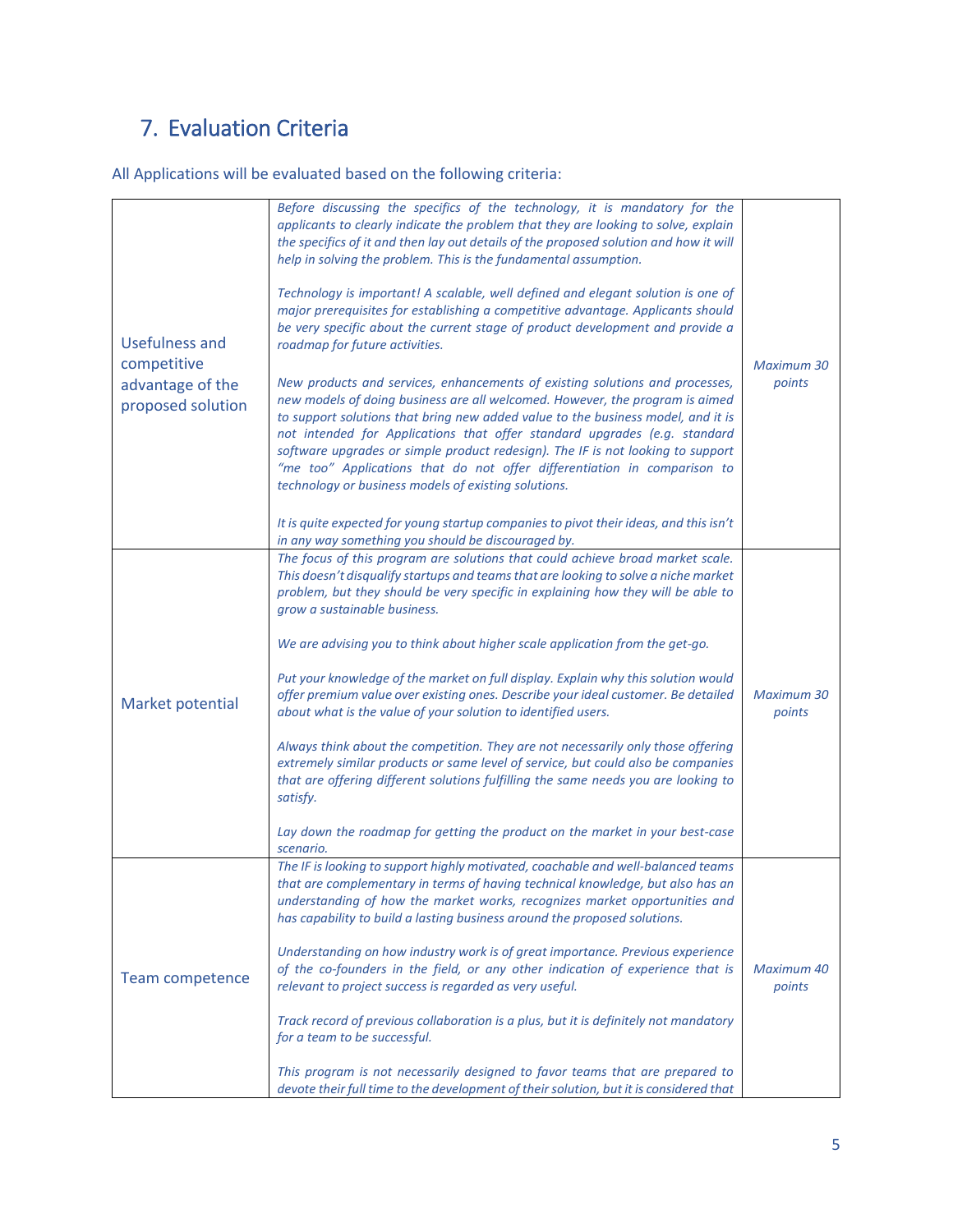<span id="page-7-0"></span>

| the team will be prepared to put in maximum effort in order to complete all tasks |  |
|-----------------------------------------------------------------------------------|--|
| on time and deliver.                                                              |  |

### 8. Evaluation process

The IF utilizes investment professionals with rich international expertise in working with startups to choose the most promising Applications. The following sections cover all steps of the evaluation process.

#### <span id="page-7-1"></span>8.1. Administrative and Eligibility Check and First screening of Applications

All Applications will be subjected to the Administrative and Eligibility Check, conducted by the IF team. Please observe that in order to be considered for further evaluation, the Application must comply with all rules described in this Manual and be timely submitted in appropriate templates, while the Applicant must comply with all requirements described under the section "Eligibility criteria".

During the course of this evaluation phase, the Applicant may be required to submit supplemental information necessary for the IF to determine certain eligibility conditions (e.g., details on ownership).

In order to select the most promising Applications, the IF team will conduct the First screening of all eligible Applicants. During this phase, the IF team will assess if the Application content is satisfactory and provides sufficient information in regards to the established Evaluation criteria (especially related to the explanation of the product/service/technology, competitive advantage or the identified market potential which the Application has to present with substantial detail). The IF team will eliminate Applications whose content is clearly lacking the information and substance as described above.

Applicants that do not pass the administrative and eligibility check and first screening will be notified of this outcome by email, after the IF completes its assessment of all submitted Applications.

#### <span id="page-7-2"></span>8.2. Pre-selection

Eligible Applications which pass Administrative and Eligibility Check and First screening will qualify for the subsequent round of evaluation conducted by the Investment Committee (IC). IC will assess all Applications based on the content provided in the Application following the established Evaluation criteria. As a result of the Pre-selection phase, **Applications that score 75 points or above will qualify for the Final decision round of evaluation**.

At the end of the pre-selection phase, all Applicants will be notified of the outcome via email.

#### <span id="page-7-3"></span>8.3. Final decision

In the final phase of the evaluation, all pre-selected Applicants will be required to submit the project presentation and pitch their projects to the IF's Investment Committee.

Based on the results of the pitch and overall evaluation of the project, the Investment Committee will score (using same evaluation criteria described in this Manual) all preselected Applications and make the final decision on financing.

While making the final decision on financing, the IC will take into consideration the total amount of available funds for the public call. If the number of quality Applications that the IC would approve for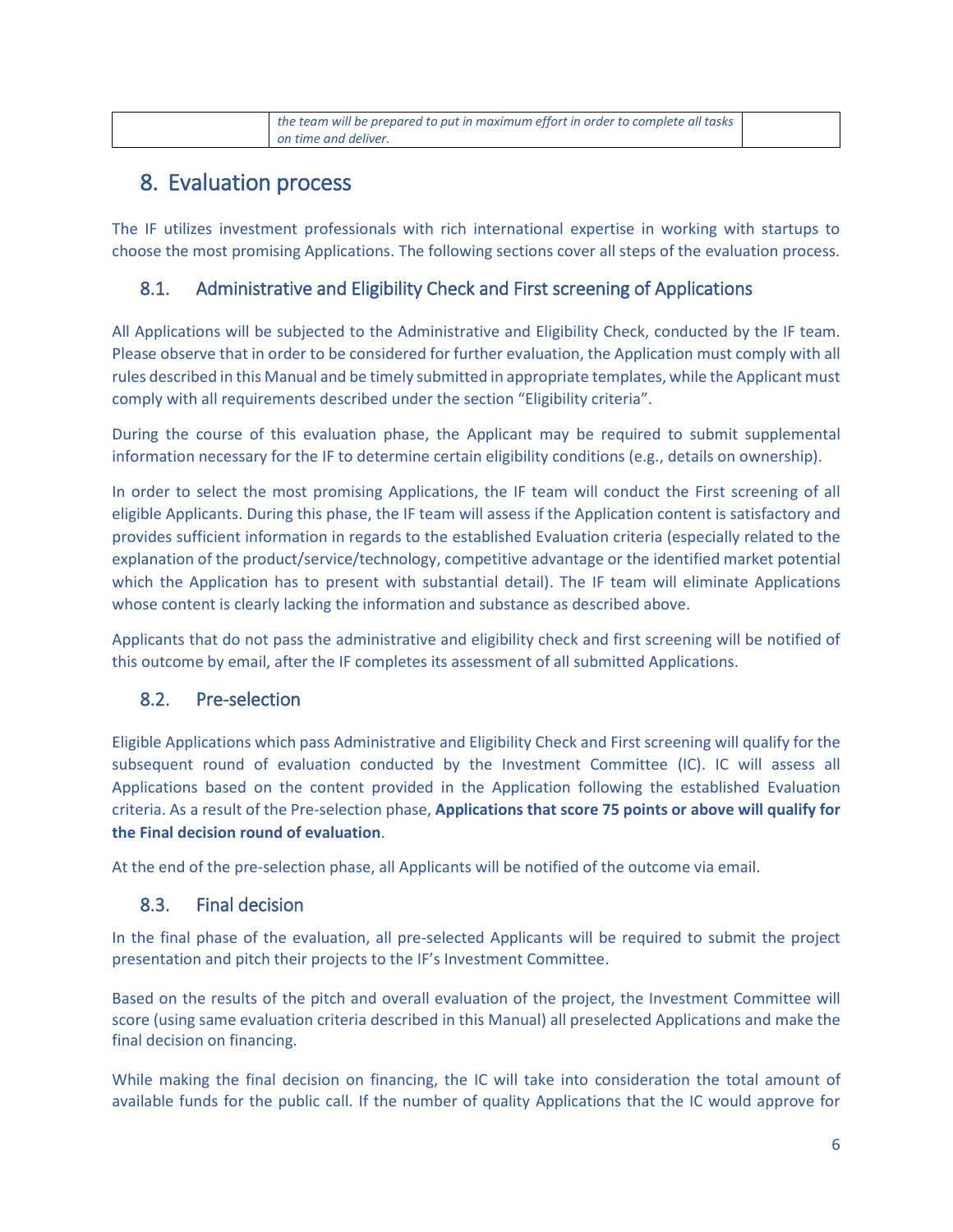funding exceeds the total available budget allocated for a particular public call, three (3) projects with the highest scores from the list of those Applications which were preselected, but not ultimately approved for financing will be considered as reserve projects. These Applications are to be subsequently offered financing by the IF should any of the originally approved ones fail to sign the Financing Agreement.

The Investment Committee reserves the right to modify budget (proposed by the Applicant) and to set specific conditions for each individual project, where deemed necessary.

All Applicants that have participated in the final phase of the evaluation process will be notified about the outcome via email.

# <span id="page-8-0"></span>9. Signing of the Financing Agreement

Following the notification from the IF that the Application has been approved for financing, the Applicant will be offered to sign the Financing Agreement with the IF. **Awardees that have applied as teams are required to establish a company by taking into account all requirements stated in the Eligibility criteria section.**

**Before signing off the Financing Agreement, the Awardee is obliged to provide the following documents to the IF:** 

- **Proof that the Awardee is listed in the Register of Tenderers** *(srb***.** *"Registar ponuđača")* **in the Serbian Business Registers Agency**
- **Proof or Contract on opening a dedicated bank account to which the grant will be transferred as well as confirmation that there were no financial transactions on that bank account.**

The mentor is assigned to the Awardee following the match making sessions organized by the IF. Details on mentorship part are denied in the section 9.2. Mentorship.

Upon signing the Financing Agreement, the Applicant will commence with project implementation.

#### <span id="page-8-1"></span>9.1. Disbursement of funds

The Awardee must open a new separate bank account where project financing from the IF will be deposited. This account must not be used for any other purpose except for **the implementation of the approved project activities** and **mentorship payment**. The Awardee bears full legal responsibility for this account, and documents all the payments made to and from it.

| Number of<br>tranches | Deliverables required for funds/tranche<br>disbursement                                                                                                      | <b>Awardee portion %</b><br>$(max.$ grant amount $-$<br>RSD 3.600.000,00) | <b>Mentorship portion %</b><br>$(max.$ amount $-$<br>RSD 600.000,00) |
|-----------------------|--------------------------------------------------------------------------------------------------------------------------------------------------------------|---------------------------------------------------------------------------|----------------------------------------------------------------------|
| $1st$ tranche         | <b>Mentoring agreement signed with</b><br>mentor<br><b>Milestone plan formulated by the</b><br><b>Mentor and the Awardee, approved</b><br>by assigned mentor | 30%                                                                       | ۰                                                                    |

Schedule of payments of tranches is presented in the following table: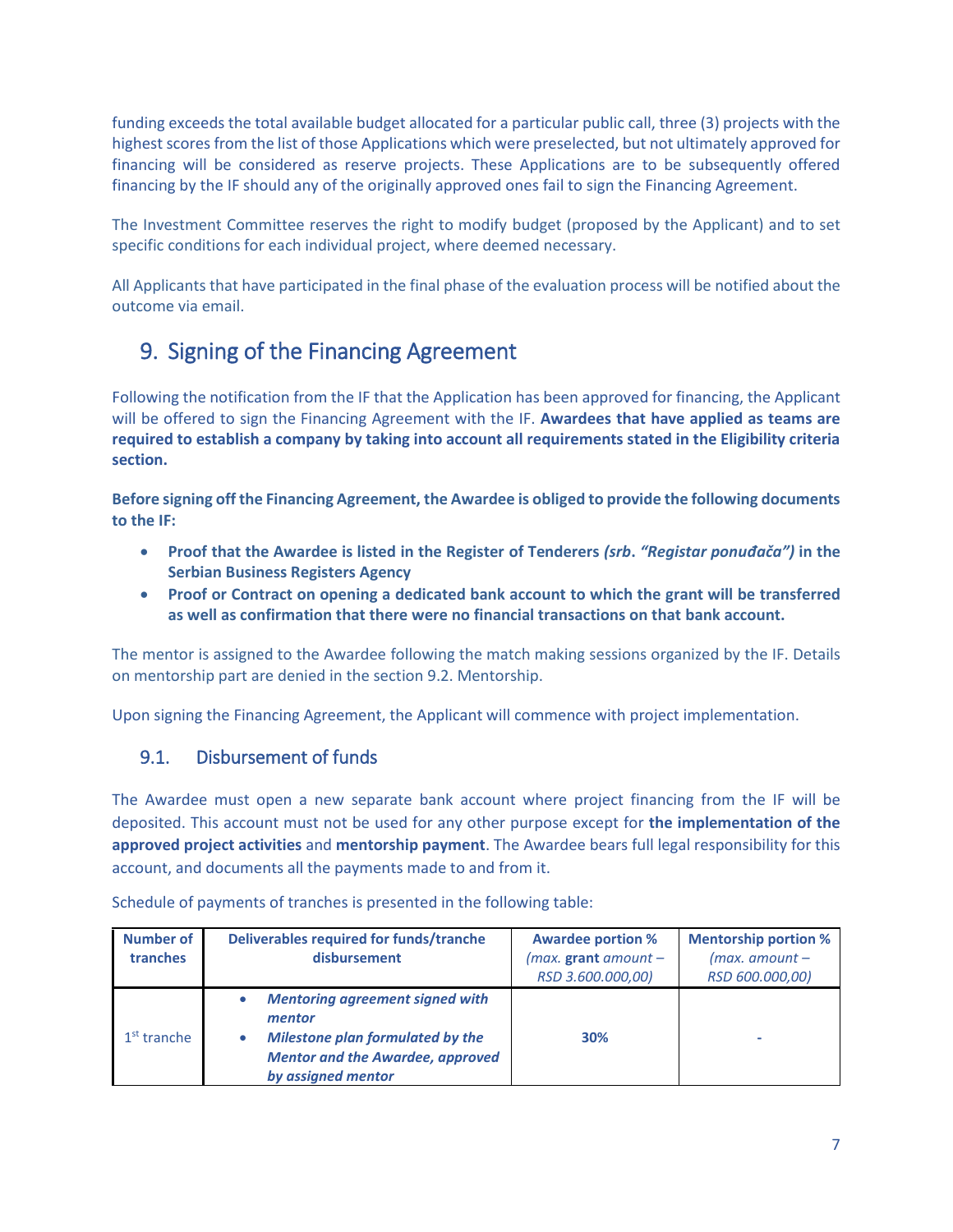|                         | <b>Proof of payment by Awardee for</b><br>$\bullet$<br>mandatory co-financing (bank<br>statement)                                                                                     |     |     |
|-------------------------|---------------------------------------------------------------------------------------------------------------------------------------------------------------------------------------|-----|-----|
| $2nd$ tranche           | <b>Idea and market need validation</b><br>$\bullet$<br>report approved by assigned<br>mentor<br><b>Proof of payment by Awardee for</b><br>mandatory co-financing (bank<br>statement)  | 30% | 40% |
| 3 <sup>rd</sup> tranche | Prototype/MVP/pilot development<br>۰<br>report approved by the assigned<br>mentor<br><b>Proof of payment by Awardee for</b><br>mandatory co-financing (bank<br>statement)             | 20% | 30% |
| $4th$ tranche           | <b>Business model development report</b><br>۰<br>approved by the assigned mentor<br><b>Proof of payment by Awardee for</b><br>$\bullet$<br>mandatory co-financing (bank<br>statement) | 20% | 30% |

The disbursement dynamics will vary based on the specific goals of each project, i.e., the actual time needed to fulfill the deliverables mentioned above. The IF will provide templates of reports stated above, to be used by the Awardees. All reports need to be confirmed by the IF before any payments to the Awardee.

#### <span id="page-9-0"></span>9.2. Mentorship

The IF will establish and manage a group of knowledgeable and experienced mentors that will help the Awardees with the implementation of their projects.

The purpose of engaging these mentors is to maximize the value the Awardees get from their skills and experiences.

The IF will assign one mentor from the mentor list to every Awardee following a matchmaking session. Matchmaking sessions are organized following the final decision.

**Upon signing the Financing Agreement and assigning of the mentor, the Awardee (registered company) and mentor need to formalize their cooperation and sign the mentorship agreement within the 3 weeks period.**

Mentors will provide consultancy, guidance and help Awardees establish their goals and help them achieve the defined reports.

Mentors will provide Awardees with the assistance in the following areas:

- Structuring the team
- Creating a development/milestone plan
- Idea validation
- Interview with potential users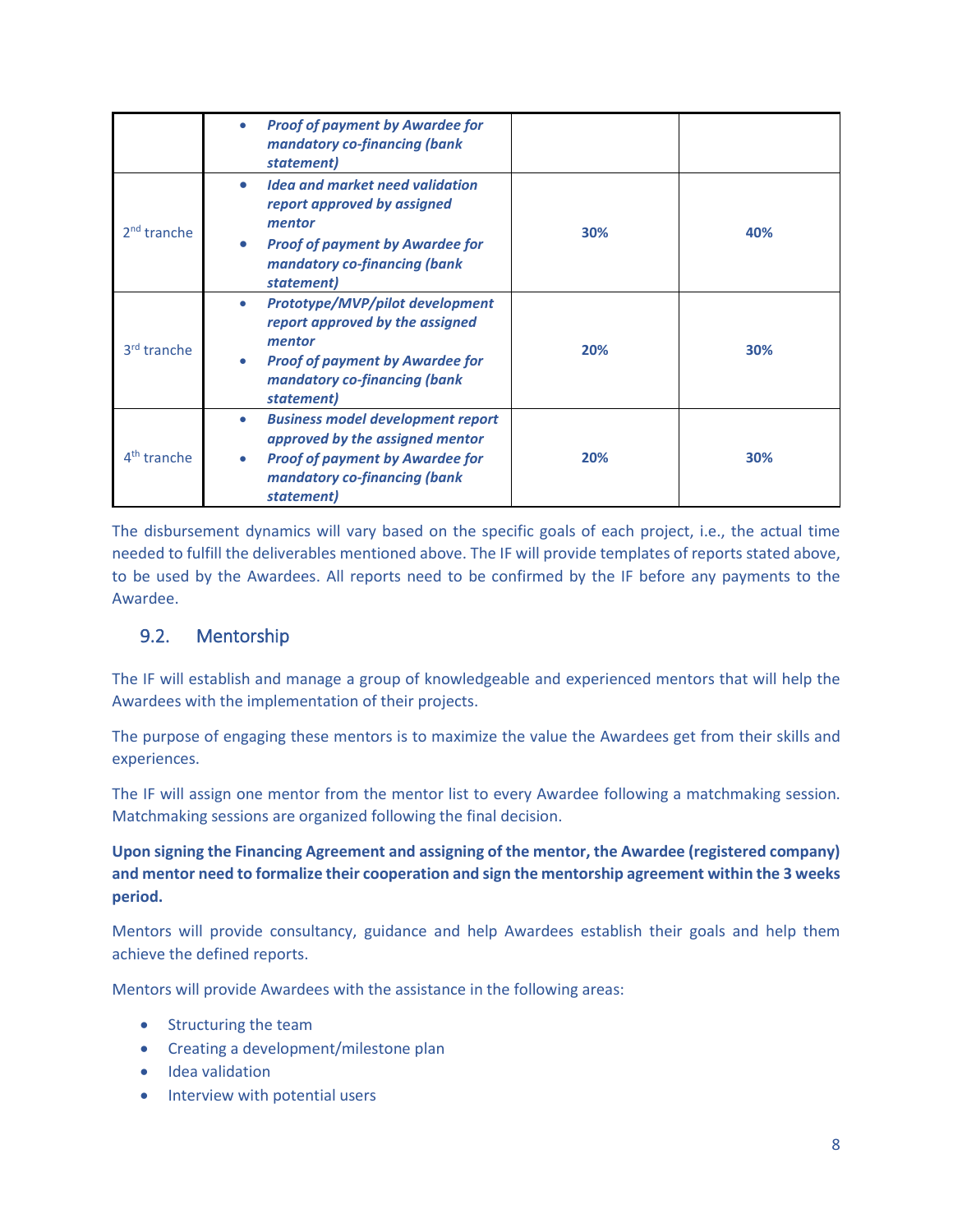- Defining the prototype/MVP/pilot
- Producing a viable business model

Besides providing their expertise and consultancy to Awardees, the mentors will also ensure that Awardee is completing the activities in line with the defined milestone plan, as well as to confirm the deliverables that are mandatory for the subsequent IF payments.

The IF reserves the right to consult each mentor on the work performed by the Awardees.

#### **Mentor's remuneration**

Mentors are paid directly by the Awardees, from the portion of the funds, specially allocated by the IF for these services. The amount of engagement of Mentor is agreed mutually between the Awardee and the Mentor and specified in the mentorship agreement. Maximum amount of mentorship fee is RSD 600.000,00. This fee cannot be used for other costs i.e. it cannot be relocated to other cost categories during the project implementation.

Standard recommended gross daily fee (8 working hours) for mentors is EUR 500,00.

#### <span id="page-10-0"></span>9.3. Reporting obligations

At the beginning of project implementation, the Awardee will provide a detailed milestone plan and with tentative timeframes for the deliverables achievement. Based on this plan, the Awardee will report on the progress of these activities to the IF, with the help of their mentor. **If needed, the IF can require information about the project progress at any stage of the implementation as well as financial progress in terms of grant funds spending.**

In case that the Awardee may foresee any delays and problems in regards to the milestone plan, they are obliged to inform the IF.

The Awardee needs to archive all project documentation in the master file (digital and physical) for a period of **at least 5 years following project completion**. The project archive should include all relevant project implementation document (application, Financing Agreement, deliverables under the project, other contracts, official approvals, proof of payment, etc.).

The master file must be made available to the IF and any entities named by the IF for inspection upon request.

| <b>Deliverable</b>          | <b>Expected outcome</b>              | <b>Reporting and approval</b>       |
|-----------------------------|--------------------------------------|-------------------------------------|
|                             | The milestone plan is created on     | Milestone plan must be signed by    |
| <b>Milestone plan</b>       | the basis of time-critical events in | Awardee and approved<br>the<br>bv   |
|                             | the project. Milestone plan should   | mentor.                             |
|                             | present each milestone along with    |                                     |
|                             | the scheduled deadline and fit into  |                                     |
|                             | project timeline.                    |                                     |
| <b>Idea and market need</b> | Conducting a<br>survey with the      | The report should include all       |
| validation report           | relevant target group in order to    | relevant data on target group, type |
|                             | confirm the existence of the market  | of the survey, questionnaire,       |

For the program deliverables, the Awardee is required to provide the following: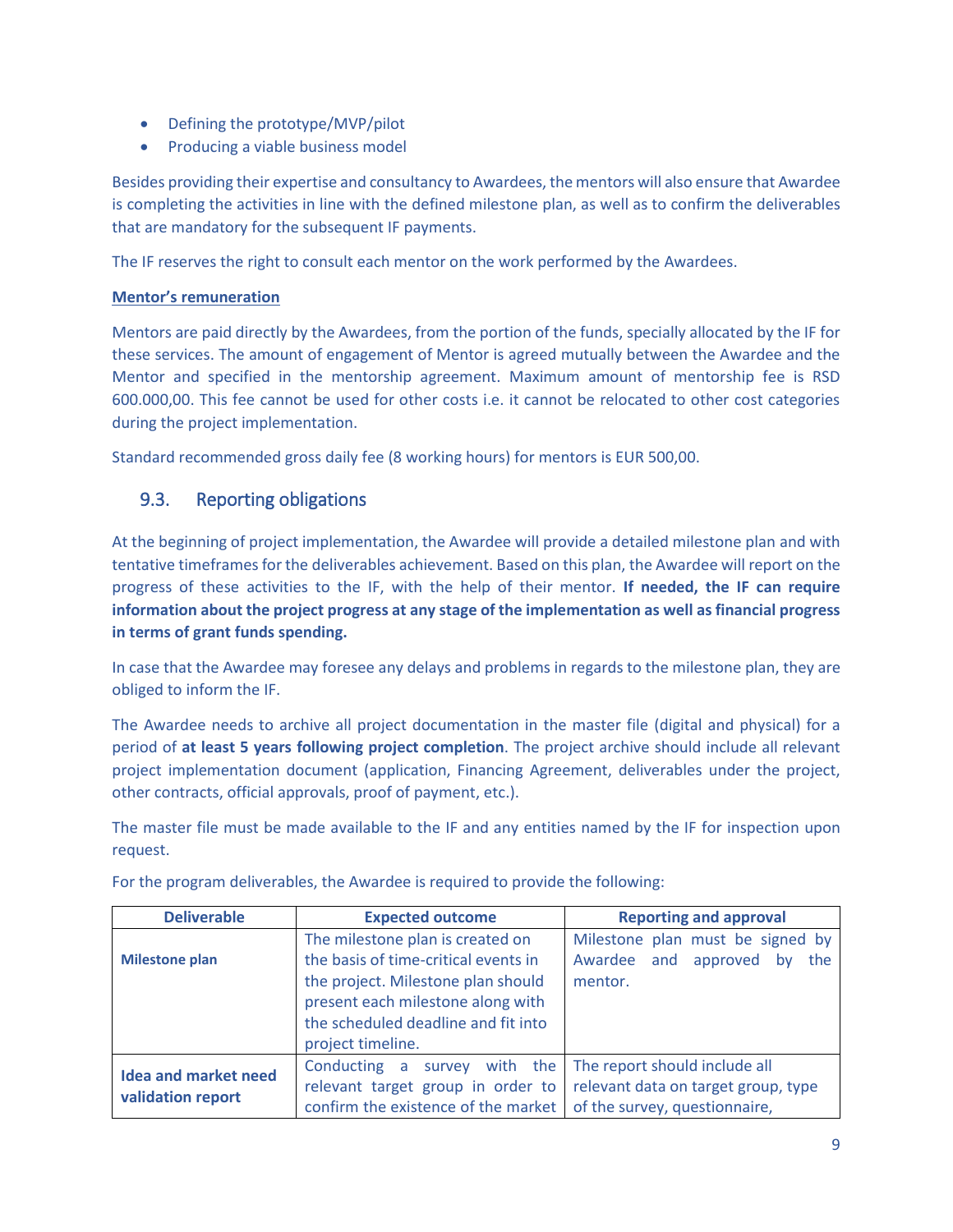|                                                                                                                     | challenge and if there is a need for<br>the<br>product<br>among<br>potential<br>clients/customers.                                                                                                                                                                                     | summary of the results and the main<br>findings conclusions. The report<br>must be signed by Awardee and<br>approved by the mentor.                                                                                                                                                                                                                                         |
|---------------------------------------------------------------------------------------------------------------------|----------------------------------------------------------------------------------------------------------------------------------------------------------------------------------------------------------------------------------------------------------------------------------------|-----------------------------------------------------------------------------------------------------------------------------------------------------------------------------------------------------------------------------------------------------------------------------------------------------------------------------------------------------------------------------|
| Prototype/MVP/pilot<br>development report<br>(demonstration of the<br>product's fundamental<br>technical viability) | The fundamental technical viability<br>of the future product or service<br>needs to be demonstrated. These<br>functionalities need to offer<br>sufficient value to attract early<br>adopters (and in the case of pilot to<br>prove that it can function in a<br>relevant environment). | The report should include the<br>description of what has been<br>accomplished in terms of technology<br>development, and must include<br>pictures, videos or any other<br>material relevant for this<br>deliverable. The report must be<br>signed by Awardee and approved by<br>the mentor.<br>The IF reserves the right to require<br>the demonstration of the technology. |
| <b>Business model</b><br>development report                                                                         | Establishing a suitable business<br>model for the product. This should<br>be accompanied by solid market<br>research, competition analysis and<br>roll-out strategy.                                                                                                                   | This deliverable is presented in the<br>template provided by the IF. The<br>report must also be signed by co-<br>founder and approved by the<br>mentor.                                                                                                                                                                                                                     |

The IF reserves the right to request additional information at any point of the project implementation and 5 years after the project implementation. Furthermore, if deemed necessary, the IF will conduct monitoring visit in order to get better acquainted with the progress.

If the Awardee breaches the Financing Agreement or generates ineligible expenses, the Awardee will be legally obligated to pay back the received financing or any part of it as deemed appropriate by the IF.

#### <span id="page-11-0"></span>9.4. Pivoting the idea

The IF is looking to support the most promising Applications, but even in those cases it can be expected that, through the process of idea validation and interviews with potential users, the Awardees might learn about new ways on how they should improve and adapt their products to better fulfill the market need.

This might require the Awardees to reconsider their concept and redefine their approach to problemsolving in order to fit it better to customer needs.

Though pivoting of the idea might take additional time and resources, it is often necessary for startups in this development phase. In case this occurs, the Awardee should promptly notify the IF and start working on the revision of the development plan with the mentor. **The revised plan needs to be formally approved by the IF**. In case that the new plan requires additional time, it must also be clearly communicated with the IF. The amount of funds granted from the IF's side is not subject to increase, regardless of the Awardee's need to pivot or alter the original development plan.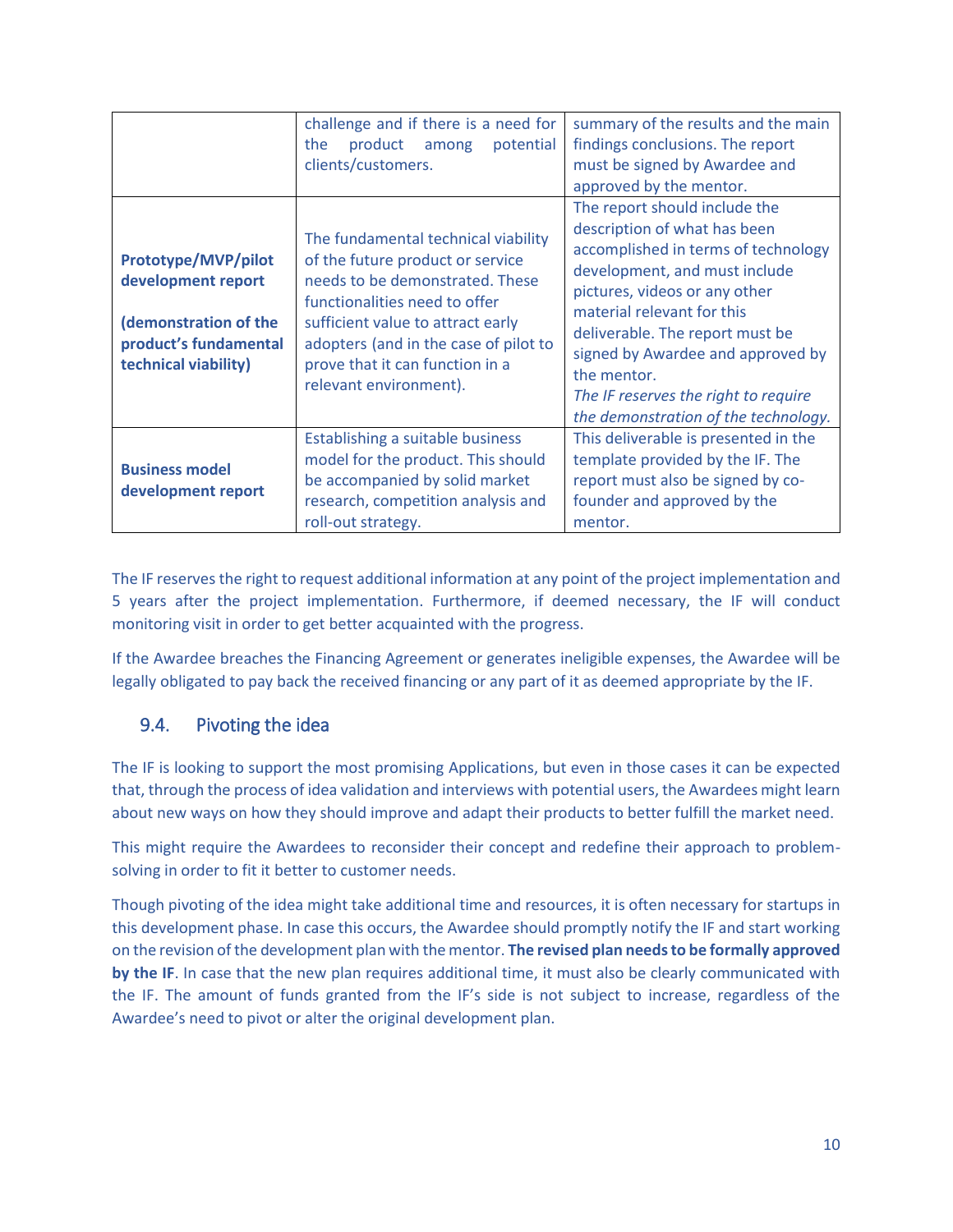#### <span id="page-12-0"></span>9.5. Environmental and social aspects

Environmental and social impact in this program is expected to be negligible due to the nature of the grants. However, in cases where the IF suspects potential negative impact, environmental and social management specialist may be called upon to do detailed assessment and to advise on any safeguard issues, in which case the terms of the Environmental and social management framework available [online](http://www.inovacionifond.rs/en/programs/smart-start/documentation) will apply.

#### <span id="page-12-1"></span>9.6. Applicant Grievance Mechanism

Applicants may file a fact-based objection to the outcome of any of the phases of the selection process (citing evident omissions or mistakes made during the process), or for any other reason, by submitting a letter of objection to the IF, by email, at [smartstart@inovacionifond.rs.](mailto:smartstart@inovacionifond.rs) The letter must be written in English with a recommended limit of 500 words. The IF will provide an official response to the formal letter of objection no later than 8 calendar days from receiving the objection.

### <span id="page-12-2"></span>10. Conflicts of interest

All procedures for approval for grant funding will be done with utmost diligence and any conflicts of interest declared. Any IF staff or program Investment Committee member involved in the above procedures will be required to declare any personal or organizational relationship or interest in any enterprises or individual Applicants, and/or disclose those interests in which they have a particular stake.

Additionally, Applicants are to take all necessary precautions to avoid real or perceived conflicts of interests and shall inform the IF without delay of any situation constituting or likely to lead to any such conflict.

Conflict of interest is present in, but not limited to, situations where the impartial and objective exercise of the functions of any Applicant, Investment Committee member, or IF staff or consultants in relation to the execution of this project is compromised because said Applicant, Investment Committee member or staff member is in a position to derive personal benefits from actions or decisions made in their official capacity due to personal or professional relationships.

## <span id="page-12-3"></span>11. Fraud and corruption

Furthermore, the Applicant agrees to undertake all necessary actions in order to prevent possible Fraud and Corruption activities during the implementation of the project. In pursuance of this policy, the practices constituting Fraud and Corruption are defined as follows:

- (i) "corrupt practice" is the offering, giving, receiving, or soliciting, directly or indirectly, of anything of value to influence the actions of another party;
- (ii) "fraudulent practice" is an act or omission, including misrepresentation, that knowingly or recklessly misleads, or attempts to mislead, a party to obtain financial or other benefit or to avoid an obligation;